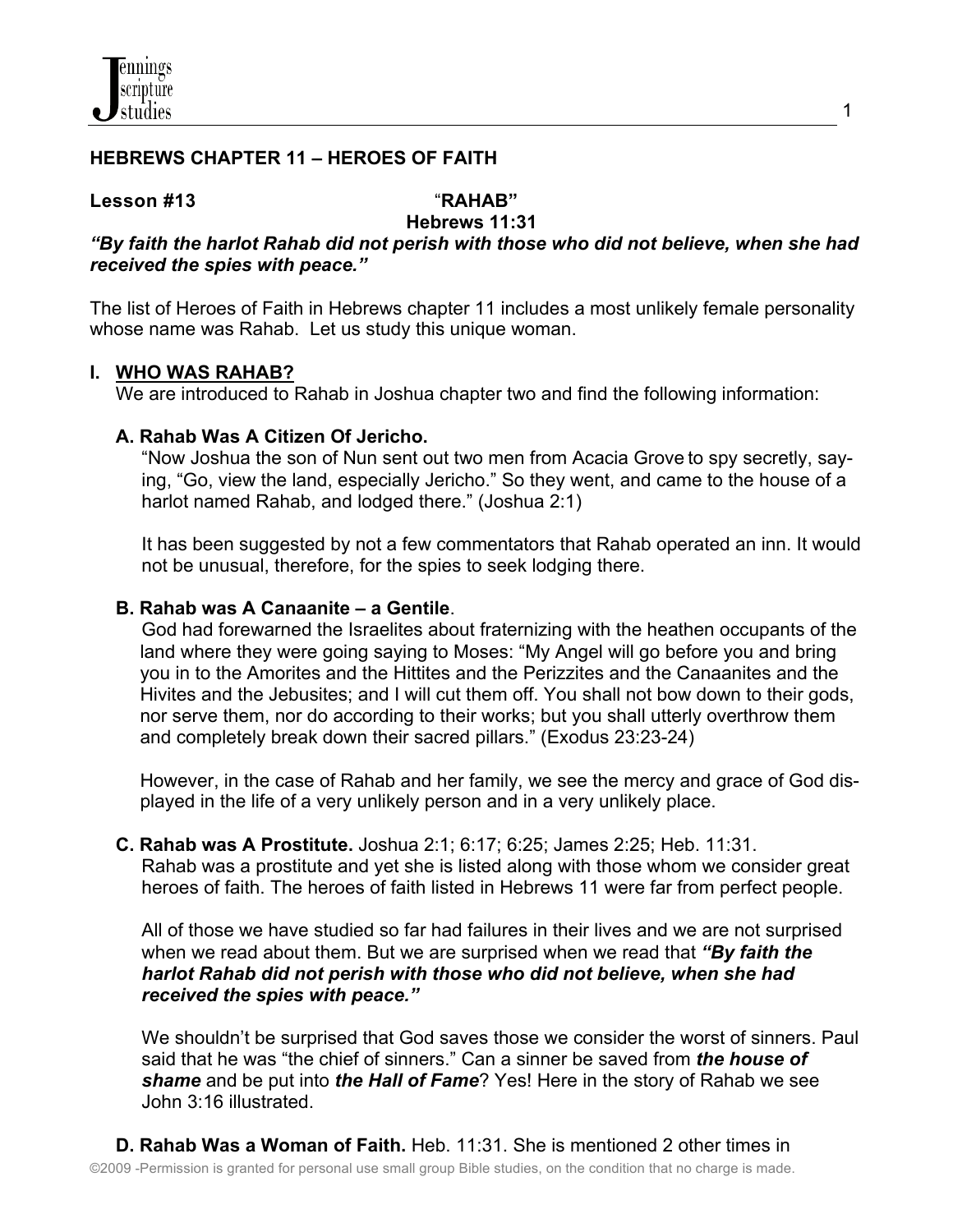

 the New Testament in addition to Hebrews 11- Matt.1:5 & James 2:25. She demonstrated her faith in her actions with regard to her helping the spies*.*

## **E. Rahab was Declared Righteous**.

James, in his epistle, writes about the correlation between faith and works saying, *"You foolish man, do you want evidence that faith without deeds is useless? Was not our ancestor Abraham considered righteous for what he did when he offered his son Isaac on the altar? You see that his faith and his actions were working together, and his faith was made complete by what he did. And the scripture was fulfilled that says, "Abraham believed God, and it was credited to him as righteousness," and he was called God's friend. You see that a person is justified by what he does and not by faith alone. In the same way, was not even Rahab the prostitute considered righteous for what she did when she gave lodging to the spies and sent them off in a different direction?"* (James 2:20-25)

 Let us be clear about the relationship between faith and works. Faith results in justific ation Godward; works results in justification manward. The way our fellow citizens of earth know that we have faith is by the outward manifestation of it in our works and our walk. The story of Rahab demonstrates both the grace of God and Rahab's faith in the God of grace!

 **F. Rahab was an Ancestress of Jesus**. She is listed in the genealogy of Jesus in Matthew 1:5 *"Salmon the father of Boaz, whose mother was Rahab."* 

These are the basic facts about Rahab's biography. We shall learn more as we move on into the account of her exploits.

# **II. WHAT DID RAHAB KNOW AND BELIEVE ABOUT GOD?**

Biblical faith is always a response to revelation. It is therefore not a leap in the dark but a step into the light.It is not a vague mysticism but an understanding response to a clearly revealed truth.

This is what she knew: "I know that the LORD has given you the land, that the terror of you has fallen on us, and that all the inhabitants of the land are fainthearted because of you. For we have heard how the LORD dried up the water of the Red Sea for you when you came out of Egypt, and what you did to the two kings of the Amorites who were on the other side of the Jordan, Sihon and Og, whom you utterly destroyed. And as soon as we heard these things, our hearts melted; neither did there remain any more courage in anyone because of you, for the LORD your God, He *is* God in heaven above and on earth beneath." (Joshua 2:9-11)

 She followed what light she had and God sent more. True faith has at its heart a kernel of confident reliance upon God.

# **A. She knew that God had given Israel the territory of Canaan. V. 9**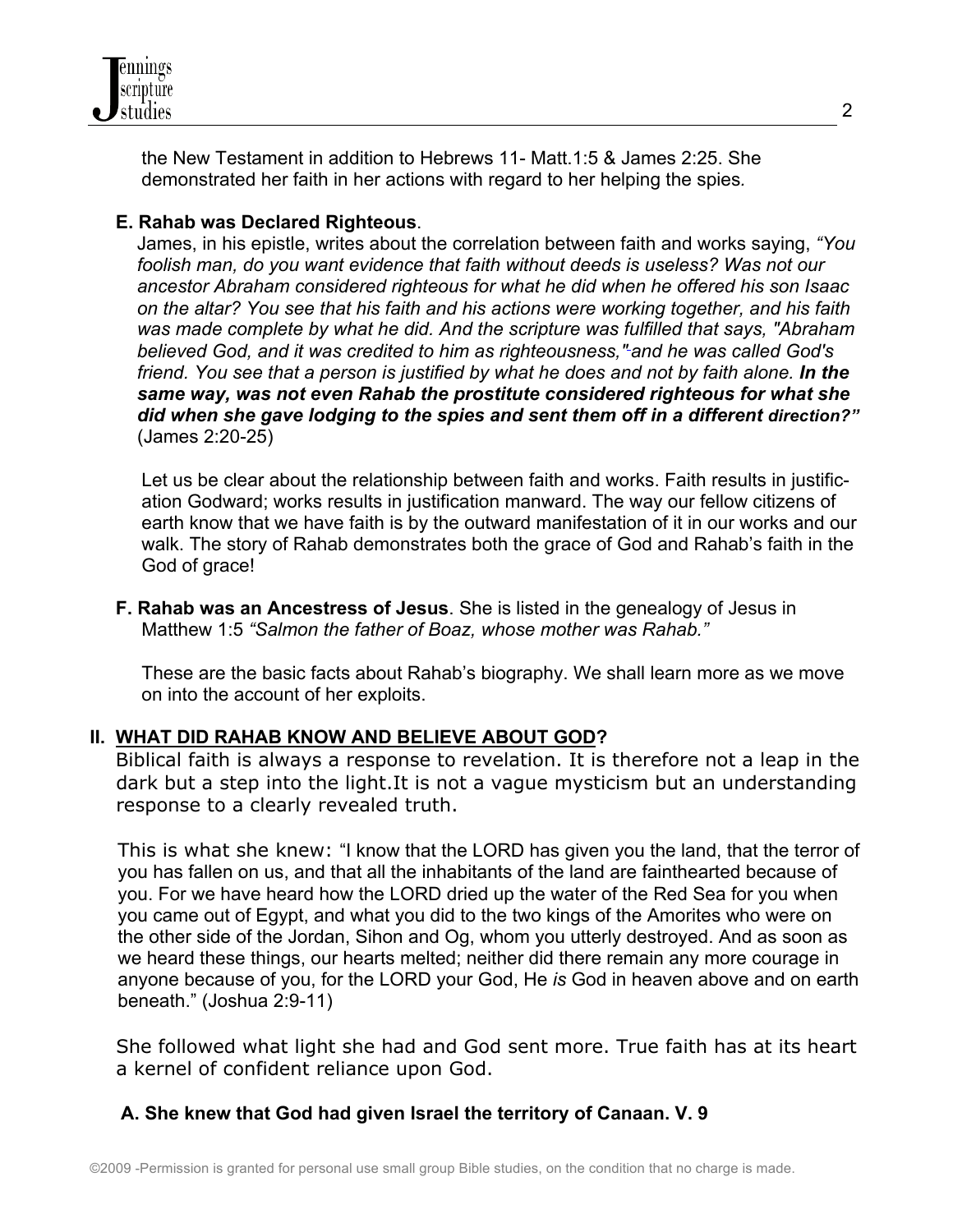# **B. She knew that God had miraculously delivered Israel from Egypt. V.10**

- **C. She knew that Israel had defeated Amorite Kings. 2:10. See Num.21:21-35.**
- **D. She knew that Jehovah was the true God of heaven and earth. V.11**

With these seeds of truth she had deposited her faith, her trust, her hope for the future in God. Hers was not a perfect faith and neither is ours. That she believed God based upon the scant knowledge she had, was accounted to her as sufficient faith for her salvation. Her faith was indeed a "mustard seed faith." (Matt. 17:20)

# **III. WHAT DID RAHAB DO?**

Rahab's faith led to action! She took 3 actions:

# **A. She lodged the spies**. 2:1

 "Now Joshua the son of Nun sent out two men from Acacia Grove to spy secretly, saying, "Go, view the land, especially Jericho." So they went, and came to the house of a harlot named Rahab, and lodged there."

# **B. She hid them**. 2:6

 "She had brought them up to the roof and hidden them with the stalks of flax, which she had laid in order on the roof."

# **C. She helped them escape**. 2:15-16

 "Then she let them down by a rope through the window, for her house *was* on the city wall; she dwelt on the wall. And she said to them, "Get to the mountain, lest the pursuers meet you. Hide there three days, until the pursuers have returned. Afterward you may go your way."

 Her lies are not to be overlooked. Remember, she was part of a heathen culture that did not know better. The Canaanites were a debauched people. History tells us that they were involved in all sorts of orgies and atrocities. That is why God destroyed the city.

 Is lying ever acceptable? It is never right to do wrong. However, with her background and cultural upbringing she no doubt saw nothing wrong with lying to preserve the lives of the spies.

# **IV. WHAT ARE SOME FAITH CHARACTERISTICS AS SEEN IN RAHAB?**

 It is not how much faith we have that leads to salvation, but where we deposit what faith we have. It is the object of our faith that is most important.

# **A. True faith is more than intellectual knowledge – it leads to trust in God.**

 Twice she said, *"we have heard"* in 2:10,11 and therefore she said, *"I know"* in 2:9. Rom. 10:17 *"faith comes by hearing* ……". She acted decisively out of her convictions. She wanted to be on God's side. This decision took great courage.

# **B. True faith is demonstrated by actions.**

 The greatest evidence of Rahab's faith was the scarlet cord she put in her window! See Josh. 2:18-21. That action was a faith-confirming act.